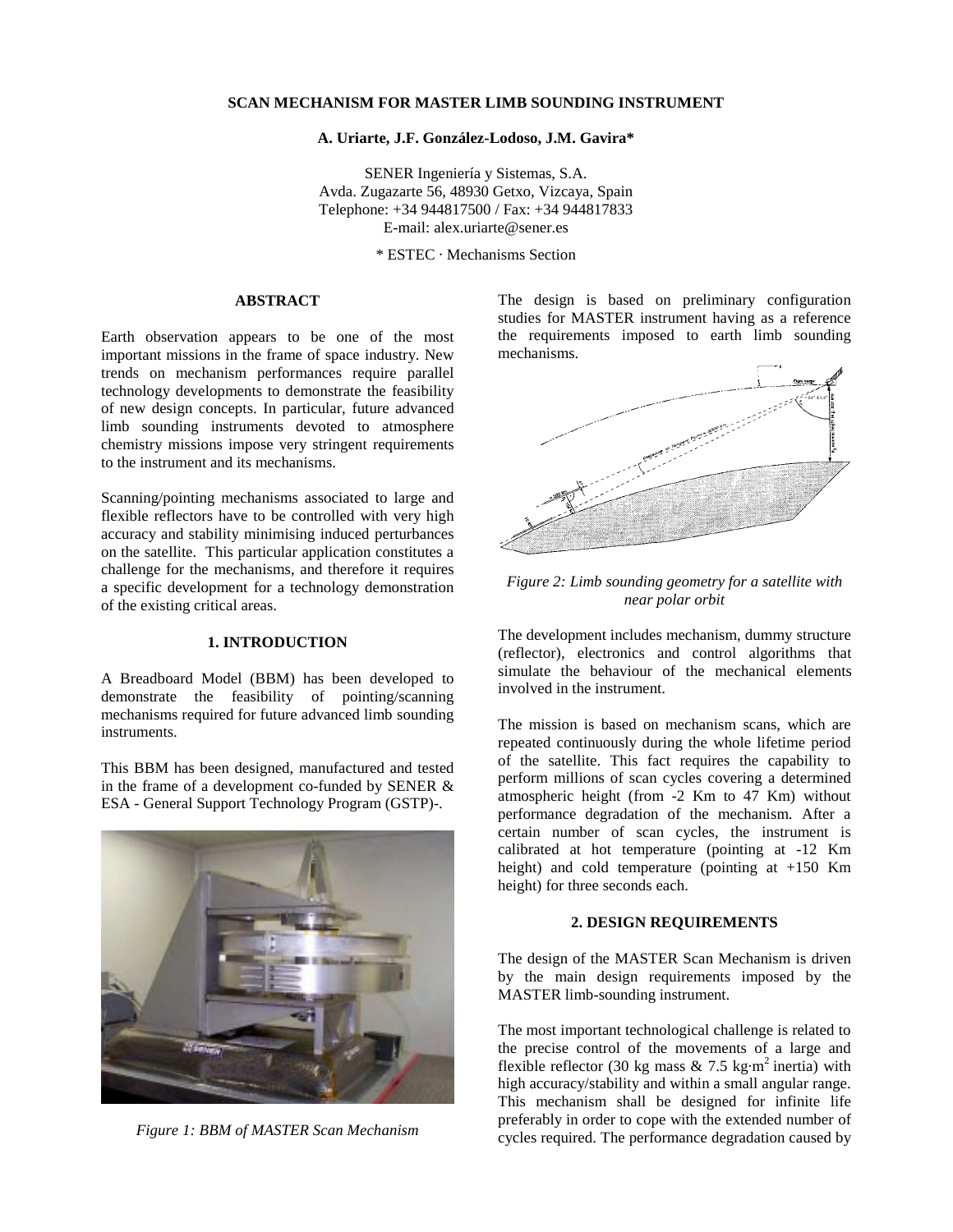infinite life and temperature influence shall be minimised as much as possible.

These requirements, which can be grouped in two separate categories, namely, performance and operational, are described hereinafter.

### **2.1 Performance Requirements**

- Mechanical performances
	- $\Diamond$  Mass: Mechanisms < 12 kg Drive Electronics  $\langle 2 \text{ kg} \rangle$
	- $\Diamond$  Stiffness: In launch > 70 Hz In orbit  $> 10$  Hz (closed loop bandwidth)
- É Electrical performances
	- ◊ Power consumption:
		- Peak power  $< 40 W$
		- Average power < 12 W
- Pointing performances

Pointing performances are the most stringent requirement for the mechanism, since they determine the angular coverage required for the scan mechanism and the scanning profiles according to which the mechanism has to operate.

The scan profile consists of five measurement periods with the associated repointing phases of the antenna. In addition, a cold and hot calibration of the instrument is undertaken every five measurement periods, according to the scan profile shown in Figure 3.

This scan profile must be achievable in two different modes, namely, a discrete (step by step) scan mode and a continuous scan mode. This latter mode has eventually been selected for MASTER instrument.



*Figure 3: Scan profile*

◊ Angular coverage

The angular coverage of the scan mechanism along the elevation axis is defined as the total field of view to which the mechanism can point the antenna. This angular coverage is derived from the atmospheric height to be scanned by the antenna and the additional excursions required for calibration (see Figure 3).

The minimum angular coverage along the elevation axis shall be  $64^{\circ}$  off nadir  $\pm$  1.4°.

◊ Step by step scan

The discrete scan mode consists in allowing short periods of time for antenna pointing and stabilisation before carrying out the actual measurements in static mode at each position along the measurement slopes.

Pointing performance requirements associated to this scan mode are the following:

| $\overline{\phantom{0}}$ | Pointing range:         | $\pm 1.4^{\circ}$ |
|--------------------------|-------------------------|-------------------|
| $\overline{\phantom{0}}$ | Pointing step size:     | 62.5 arc sec      |
| $\overline{\phantom{0}}$ | Pointing step accuracy: | 3 arcsec          |
| ÷.                       | Pointing stability:     | 3 arcsec          |
| $\overline{a}$           | Step measurement time:  | $0.2$ s           |
| ÷.                       | Repointing time:        | $0.1$ s           |
| $\overline{a}$           | Pointing knowledge:     | 3 arcsec          |
|                          |                         |                   |

◊ Continuous scan

The continuous scan mode consists in performing smooth continuous movements along the measurement slopes, at the same time that the atmospheric chemistry measurements are actually carried out.

Pointing performance requirements associated to the continuous scan mode are shown below.

| $\sim$ | Tracking range:     | $\pm$ 1.4 $^{\circ}$         |
|--------|---------------------|------------------------------|
|        | Pointing accuracy:  | 3 arcsec                     |
|        | Pointing stability: | 3 arcsec                     |
|        | Pointing rate:      | $1 \text{ km}/0.3 \text{ s}$ |
|        | Pointing knowledge: | 3 arcsec                     |
|        |                     |                              |

Disturbances

The mechanical disturbance torque generated by the mechanism at the S/C reaction wheels shall be lower than  $\pm$  0.2 Nm in any axis.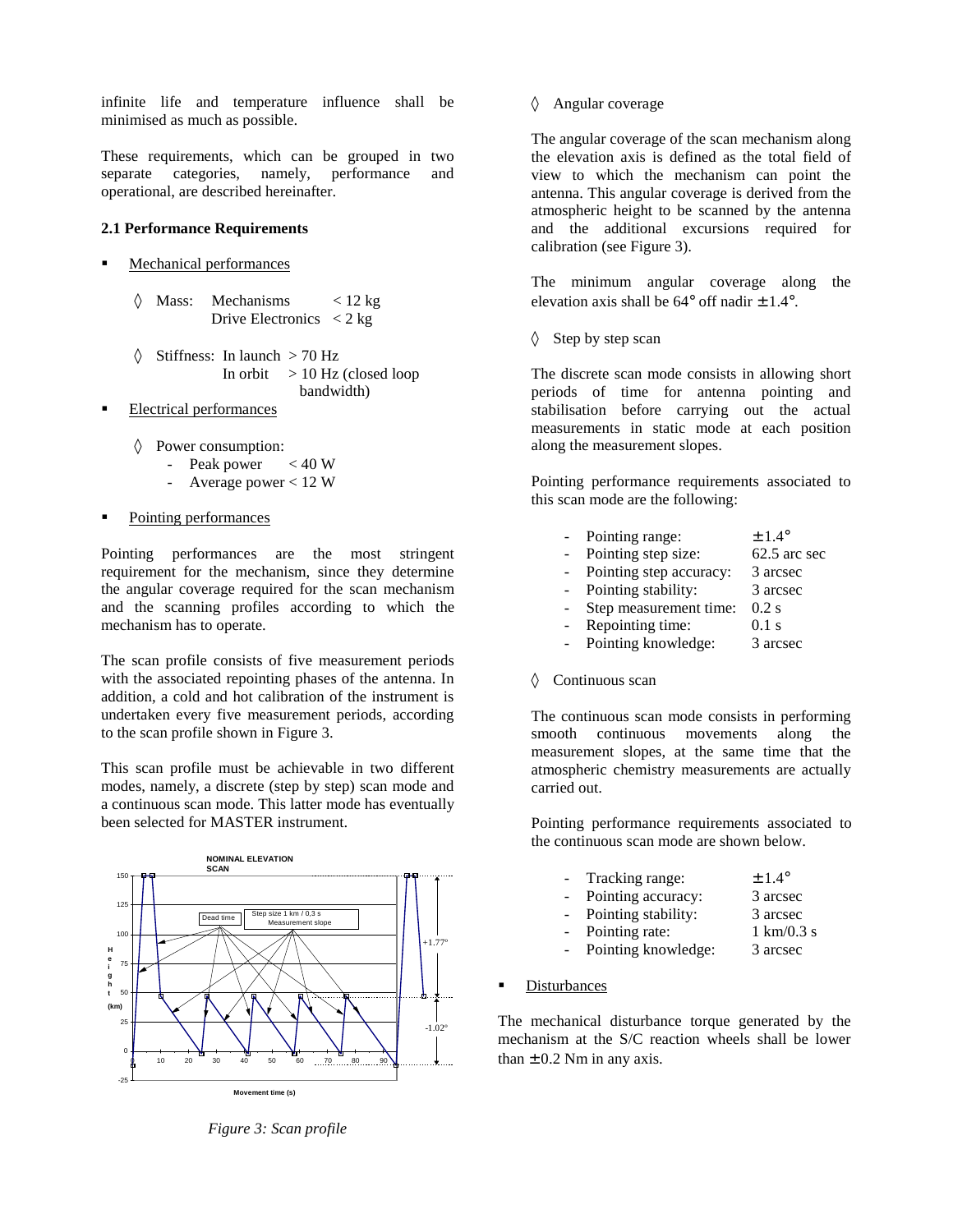# **2.2 Operational Requirements**

Lifetime

The in-orbit operation lifetime of the mechanism shall be 5 years, what implies a total 10.4 x  $10^6$  cycles for lifetime demonstration:

- $\sqrt{2.1 \times 10^6}$  at calibration range (+1.77°,-1.02°)
- $\lozenge$  8.4 x 10<sup>6</sup> at measurement range (+0°,-0.85°)
- Environment
	- ◊ Thermal environment
		- Operating:  $-10^{\circ}$ C to  $+40^{\circ}$ C
		- Non operating:  $-35^{\circ}$ C to  $+70^{\circ}$ C
	- ◊ Mechanical environment:
		- 20 g in the worst spatial direction.

### **3. DETAILED DESIGN**

The BBM of the MASTER Scan Mechanism basically consists of:

- support structure;
- dummy of the MASTER antenna reflector;
- $\blacksquare$  two flexural hinges;
- voice coil actuator;
- **EXECUTE:** angular encoder:
- $\blacksquare$  launch locking device;
- **Exercise** gravity compensation device;
- linear actuator control electronics;
- control algorithms.

The most significant elements of the design will be explained in next paragraphs.

# **3.1 Flexural hinge**

One of the most outstanding novelties of this mechanism is the design of the flexural hinges, based on monolithic elements that are assembled together in one hinge. Furthermore, no welding is required in the manufacturing process, avoiding potential problems due to vibrations and fatigue life. These hinges permit a limited rotation capability  $(\pm 2^{\circ}$  for this application) based on a thin blade frictionless concept that results in an infinite life design. The flexural hinge can be adapted for larger angular coverage (i.e.  $\pm 10^{\circ}$ ), the main implication being the reduction of life. The complete hinge assembly has very low stiffness in rotation and high stiffness in radial direction making this design a robust alternative suitable for the current application.

Each flexural hinge consists of an outer ring, that is fixed to the structure, and inner ring which moves together with the reflector dummy, and three flexural

blades that provide the rotation capability of the mechanism about the elevation axis.



*Figure 4: Flexural hinge-encoder assembly*

The accommodation of an encoder on the flexural hinge becomes of relevant importance when dealing with high accuracy applications. The hinge geometry is designed to permit a simple and accurate positioning of the encoder disc and the four reading head stations.

Encoder integration and set up procedures have proven simple and reliable, thus minimising risks on the critical elements of the design.

The selected flexural hinge design has the following advantages:

- easy adaptation of an encoder;
- frictionless design;
- infinite life:
- low angular stiffness;
- $\blacksquare$  high radial stiffness;
- no welding;
- predictable behaviour;
- scalable to encoder dimensions or mechanism dimensional constraints.

# **3.2 Angular encoder**

The selection of the appropriate angular sensor for the elevation axis is of major relevance, due to the stringent requirements put on this unit. The selected component is an incremental encoder ERO-725, which includes three elements:

- a grated disk;
- four optical scan units;
- two interpolation electronics.

The outer diameter of the ERO-725 disk is 182 mm, and it contains 18000 equally spaced lines (14.13 bit) at a grating diameter of 165 mm. Two additional reference lines 180° apart are also marked in the disk in order to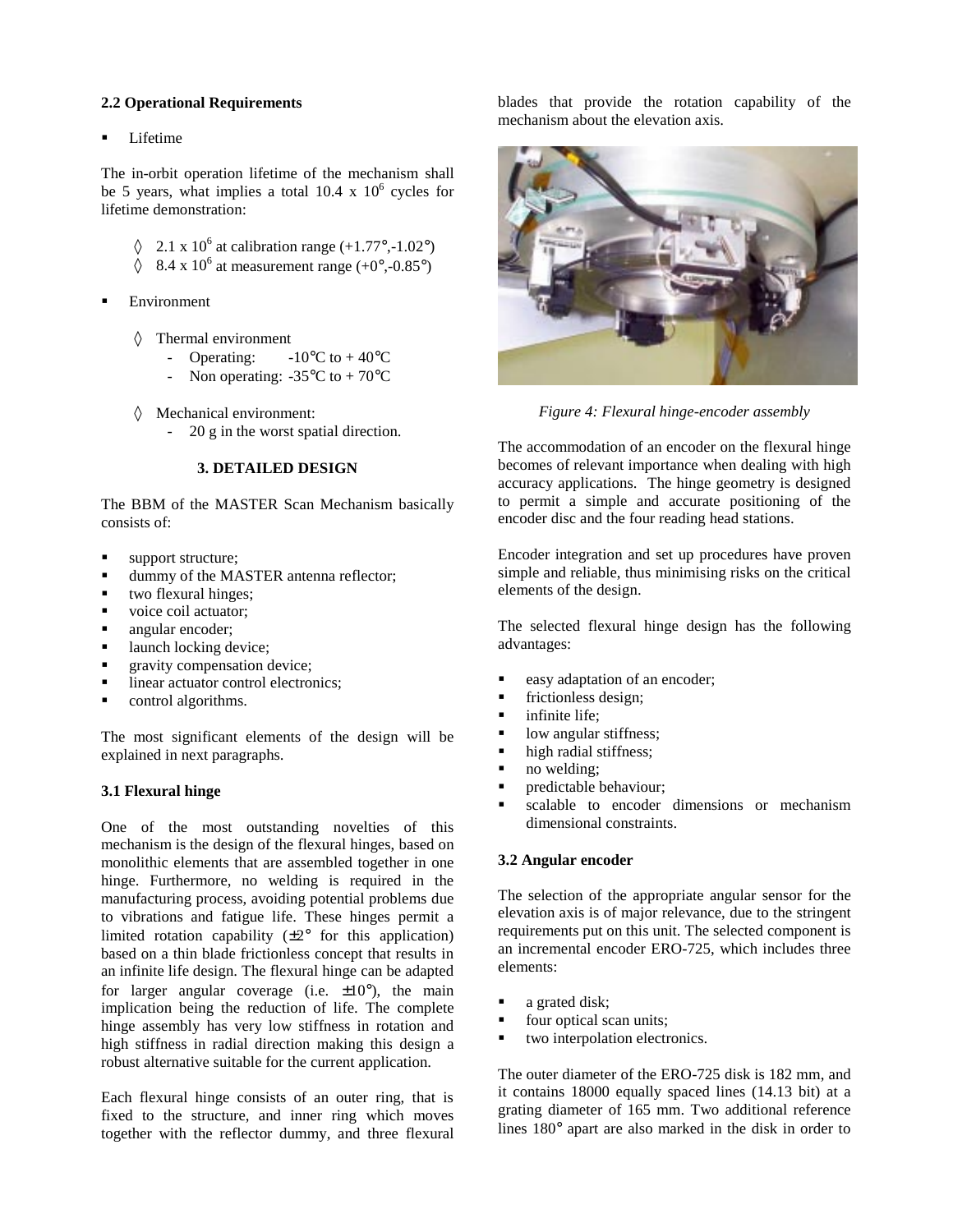define the counting reset point of the incremental encoder.

The distance between the encoder disc and the reticule of the scanning units must be accurately set to the values specified by the supplier so that the encoder can operate according to its performances.

Figure 5 shows the mechanical configuration of the encoder with a single scanning unit.



*Figure 5: Angular encoder*

The flexural hinges permit a direct and easy interface between mechanism and angular encoder, minimising alignment errors, which are critical to ensure the best accuracy. Several scan units are required to compensate for eccentricity errors, and thus, to improve the mechanism accuracy up to the instrument needs.

### **3.3 Voice coil actuator**

The voice coil has been selected as the ideal actuator for this mechanism. In combination with the flexural hinge, it provides a frictionless high linearity actuation with high accuracy and repeatability, together with very low hysteresis and virtually unlimited resolution. On the other hand, it requires closed loop control and it does not provide damping.



*Figure 6: E-shaped voice coil actuator*

This concept is also compatible with the reduced angular rotation range  $(\pm 2^{\circ})$ . The low force/mass and force/dissipated power ratios are of secondary order in this application, since the impact in the total mass and power budgets is very low.

The selection of this motor was a compromise between reasonable power consumption and good dynamic performances (time constant). An E-shaped open configuration was eventually preferred due to its inherent low inductance.

#### **3.4 Antenna dummy**

The antenna/reflector dummy is the mechanical element that provides the dynamic properties of the elevation axis of the MASTER instrument (reflector plus elevation structure), that is, vibration natural frequencies, rotary inertia, amplifications, etc.

A FEM based on the current design of the MASTER instrument has been developed in order to obtain the frequencies and modes that could influence the rotation movement.

This element consists of a tubular shaft, two discs and two sets of flexural plates that provide the flexibility. This element represents the overall inertia and dynamic properties of the elevation axis of the MASTER antenna. The reflector dummy can be appreciated in Figure 7.



*Figure 7: Reflector dummy*

### **3.5 Support structure**

Structural element aimed at providing support to the rotation axis for testing. It is the fixed reference part of the encoder and mechanism. The structure has been designed to be very stiff as the flexibility has been represented in the antenna dummy.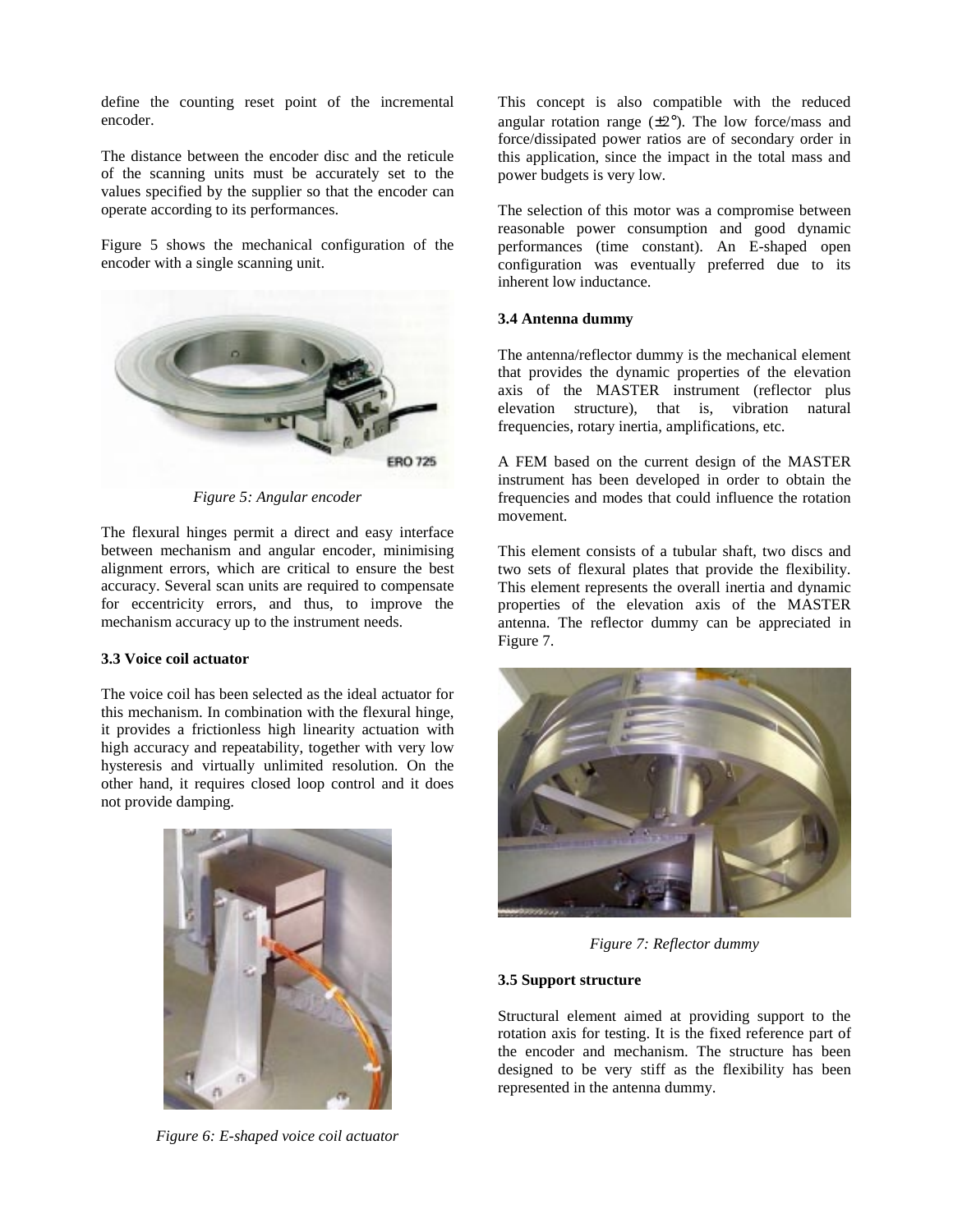#### **3.6 Gravity compensation device**

The 0-g kit is aimed at supporting the weight of the elevation axis, so that the flexural hinges can work in real 0-g conditions.

One of the main requirements imposed on this device is that it must present the minimum torsion resistance. Resistive torque must be provided by the flexural hinges exclusively, in order not to alter the actual working conditions of the mechanism under test.

# **3.7 Launch locking device**

The position of the elevation axis during launch is significantly different to the nominal position during operation. In fact, the axis must be rotated 5 degrees in anticlockwise direction (until the magnet of the voice coil is completely separated from the coil) and then moved 0.4 mm in axial direction. In this position, the elevation axis is locked to the support structure preventing the axis from any movement during launch. After the launch locking device release, the nominal position of the mechanism is recovered due to the elastic deformation of the flexural hinge blades.

# **3.8 Linear actuator control electronics (LACE) and encoder electronics**

Two different pieces of electronics are required, one for controlling the voice coil actuator (LACE), and the other for encoder interpolation. The overall configuration of the electronics is depicted in the following figure.



*Figure 8: Electronics configuration*

The LACE consists in a PCB MIO card connected in serial link with the Digital/Analogue converter (8 bits). The LACE electronics injects in the voice coil a current proportional to the command signal. The configuration is that of a current mode, push-pull output amplifier. The low resistance of the load allows the voice to be driven with relatively low voltages.

The encoder interpolation electronics are needed to meet the stringent accuracy and stability requirements of the mechanism. The encoder disk provides 18000 grid lines, what implies a period of 0.02º (72 arc sec). Several positions between each two lines can however be deduced by electronic interpolation. Two interpolation electronics cards are required (100 fold). one for each pair of opposite scanning units.

### **3.9 Dedicated control algorithms**

The control algorithm implemented is based on a digital PID with limited integral authority (to incorporate anti wind up) and no gain scheduling.

The PID has been tuned for the specific scan profiles and several sample rates have been tested (from to 3 to 20 ms) with different pointing/scanning results. Control laws were tested and adjusted in the linear simulation models.

The control design generates a code that is used directly in the simulation and through the automatic code generation in the real time controller as well.

# **4. VERIFICATION / TEST CAMPAIGN**

The test campaign of the MASTER Scan Mechanism includes tests at component and mechanism level according to the test plan shown in Figure 9.



*Figure 9: Test sequence*

The verification campaign consists of functional tests, sine and random vibration, thermal cycling and life test. The following paragraphs describe the most outstanding results of this exhaustive test campaign.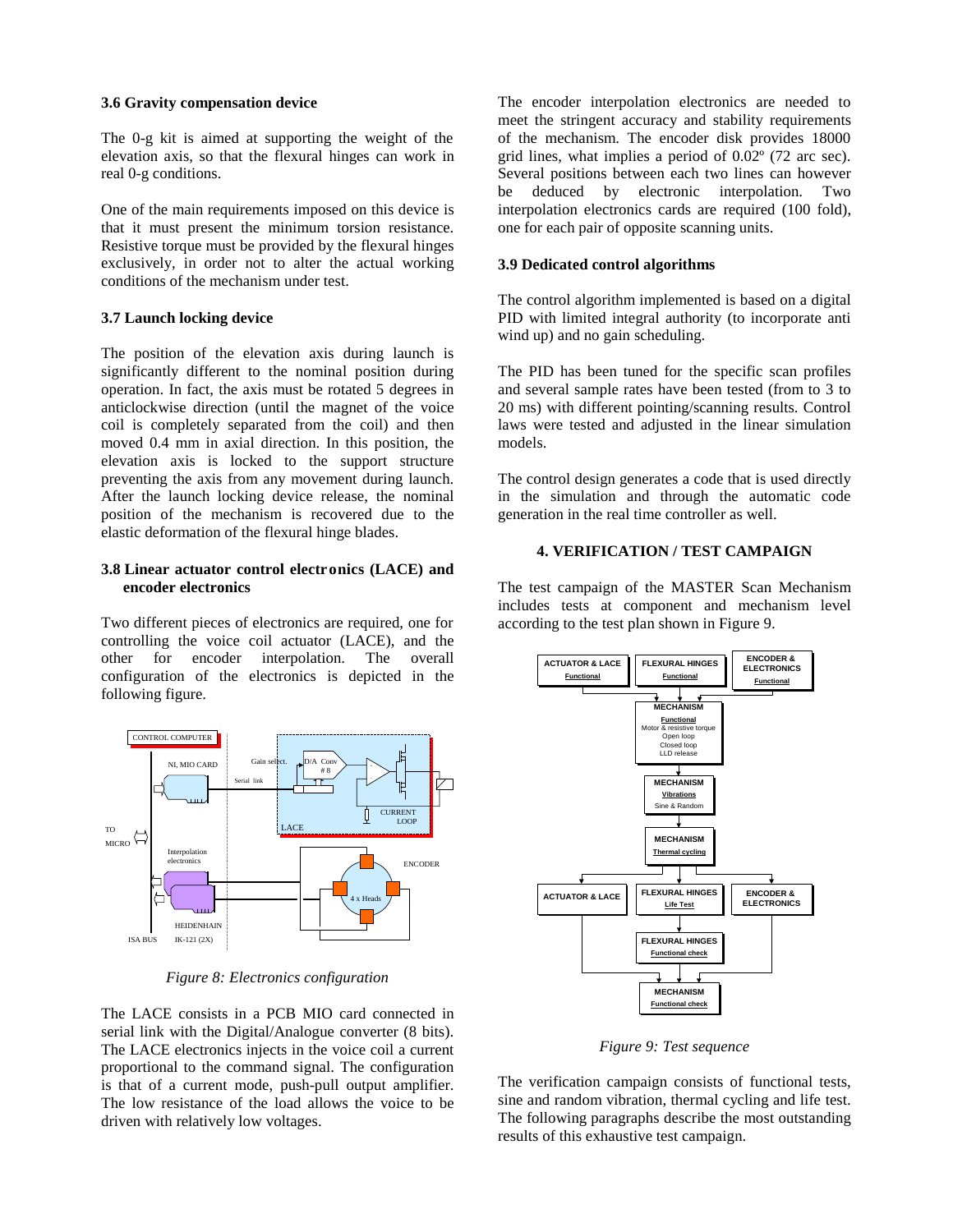# **4.1 Functional**

The functional tests of the scan mechanism are aimed at verifying the mechanism performances in open and closed loop. Figure 10 shows the test set-up configuration for these tests, with a laser interferometer located at the lower side of the elevation axis. This device has been used to calibrate the encoder and to verify the scanning performances of the mechanism.



*Figure 10: Test set-up configuration for functional tests*

# Stiffness of flexural hinge pair

The axial, radial & angular stiffness of the hinges was measured at the beginning and end of the test campaign, the values being identical:

- Axial stiffness:  $4 \times 10^5$  N/m
- Radial stiffness:  $2 \times 10^7$  N/m
- Angular stiffness: 6-16 Nm/rad (see Figure 11)
- **•** Resistive torque:  $0.35$  Nm at  $2^{\circ}$  (see Figure 11)



*Figure 11: Resistive torque of scan mechanism*

### Power consumption

The power consumption at the voice coil actuator and the amplifier output stage was measured for both continuous and discrete scan modes:

- Peak power: 7W
- Average power:  $2 W (0.5 W in continuous mode)$

# Closed loop testing

The objective of the closed loop testing is to assess the mechanism pointing performances along the specified scan profile. These tests were undertaken for the continuous and discrete (step by step) scan modes in ambient conditions. Different sampling frequencies were used for the control loop (3-20 ms), the best results being obtained for 3 ms.

Continuous scan mode

The absolute scan error of the mechanism was measured by means of a calibrated laser interferometer. These measurements revealed that the maximum difference between the demanded angle and the angle measured by the interferometer was below 1 arc sec  $(3\sigma)$  during the measurement periods, as shown in the figure below. This error is mainly due to the encoder calibration error, which is  $0.75$  arcsec (3σ).



*Figure 12: Absolute scan error in continuous mode*

#### Discrete scan mode

Analogously, the absolute scan error of the mechanism was measured during the stabilised periods of the discrete scan. Figure 13 shows a detail of several scan steps. It can be appreciated that the time required by the mechanism to repoint the antenna and stabilise it within tolerance is below 0.1 seconds as required.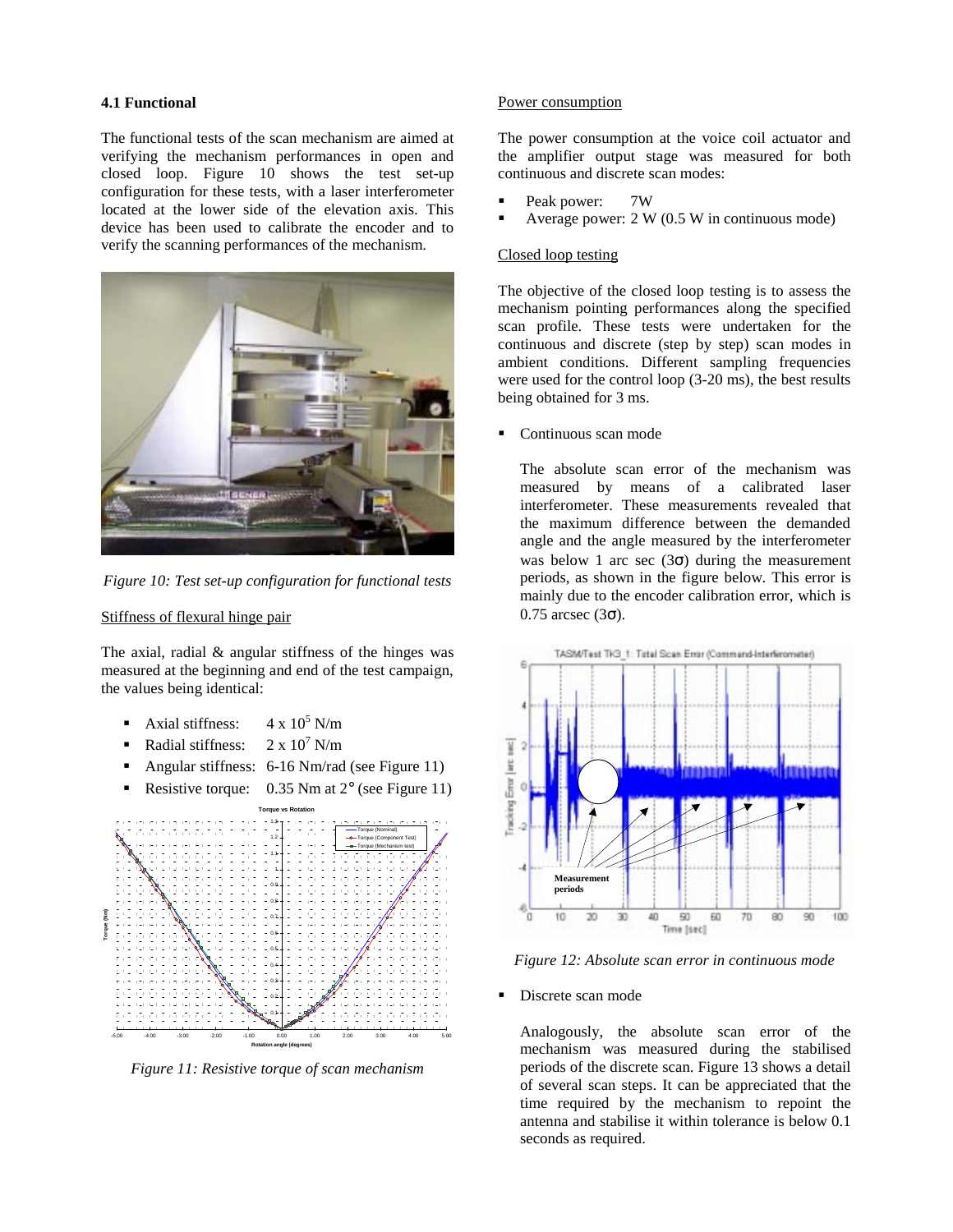

*Figure 13: Mechanism response in discrete scan mode (measurement slope detail)*

The scan error revealed by the interferometer during the measurement stabilised periods of the scan profile is below 1 arc sec  $(3\sigma)$ , including an encoder calibration error of 0.8 arc sec (3 $\sigma$ ).



*Figure 14: Absolute scan error in discrete mode*

The scan and stability errors were assessed for lower sampling frequencies, the results being still acceptable. The following table shows the control loop pointing errors, which added to the encoder calibration error above mentioned give the absolute scan error.

| Sample freq.       | Type of scan    | Scanning error<br>[arc sec] | Stability error<br>1σ<br>[arc sec] |
|--------------------|-----------------|-----------------------------|------------------------------------|
| 3 <sub>ms</sub>    | Continuous      | $+0.0$                      | 0.2                                |
| 3 <sub>ms</sub>    | <b>Discrete</b> | $-0.1$                      | 0.5                                |
| 10 <sub>ms</sub>   | Continuous      | $-0.0$                      | 0.6                                |
| 10 <sub>ms</sub>   | <b>Discrete</b> | $-0.1$                      | 1.0                                |
| $20 \text{ ms}$    | Continuous      | $-0.9$                      | 3.9                                |
| $20 \,\mathrm{ms}$ | <b>Discrete</b> | <b>N/A</b>                  |                                    |

The disturbance torque at the S/C reaction wheel was obtained by simulation for both scan modes, the actual value being well below the 0.2 Nm requirement. This parameter is only significant during the long repointing periods at the beginning of each measurement slope.

#### Natural frequencies in operation configuration

The natural frequencies of the mechanism were evaluated in open and closed loop.

Open loop frequencies

The first three natural frequencies of the mechanism in open loop (without control) are 0.18 Hz, 100 Hz & 201 Hz. The first eigenfrequency is caused by the angular stiffness of the hinges, the other two being due to reflector dummy flexibility in rotation.

Closed loop bandwidth

The bandwidth of the mechanism in closed loop was assessed by means of a servoanalyser for both control laws (continuous and discrete) at different sampling frequencies.

Since the overall system is non-linear due to the limited control authority, three levels of stimuli were used: 0.001, 0.01 & 0.1°. In fact, the drop in bandwidth that can be observed in the attached table is due to the need of further control authority, which can not be provided due to saturation of amplifiers at ±0.5 A.

|                |                               | <b>Stimulus Amplitude</b> |       |        |
|----------------|-------------------------------|---------------------------|-------|--------|
|                |                               | 0.1°                      | 0.01° | 0.001° |
| Control<br>Law | 3 ms<br>(DS)                  | 2 Hz                      | 8 Hz  | 21 Hz  |
|                | 10 <sub>ms</sub><br>$(CS+DS)$ | 2 Hz                      | 6 Hz  | 17 Hz  |

#### **4.2 Vibrations**

The vibration testing of the MASTER Scan Mechanism includes sine & random excitation apart from the resonance survey for eigenfrequency determination.



*Figure 15: BBM instrumented for vibrations*